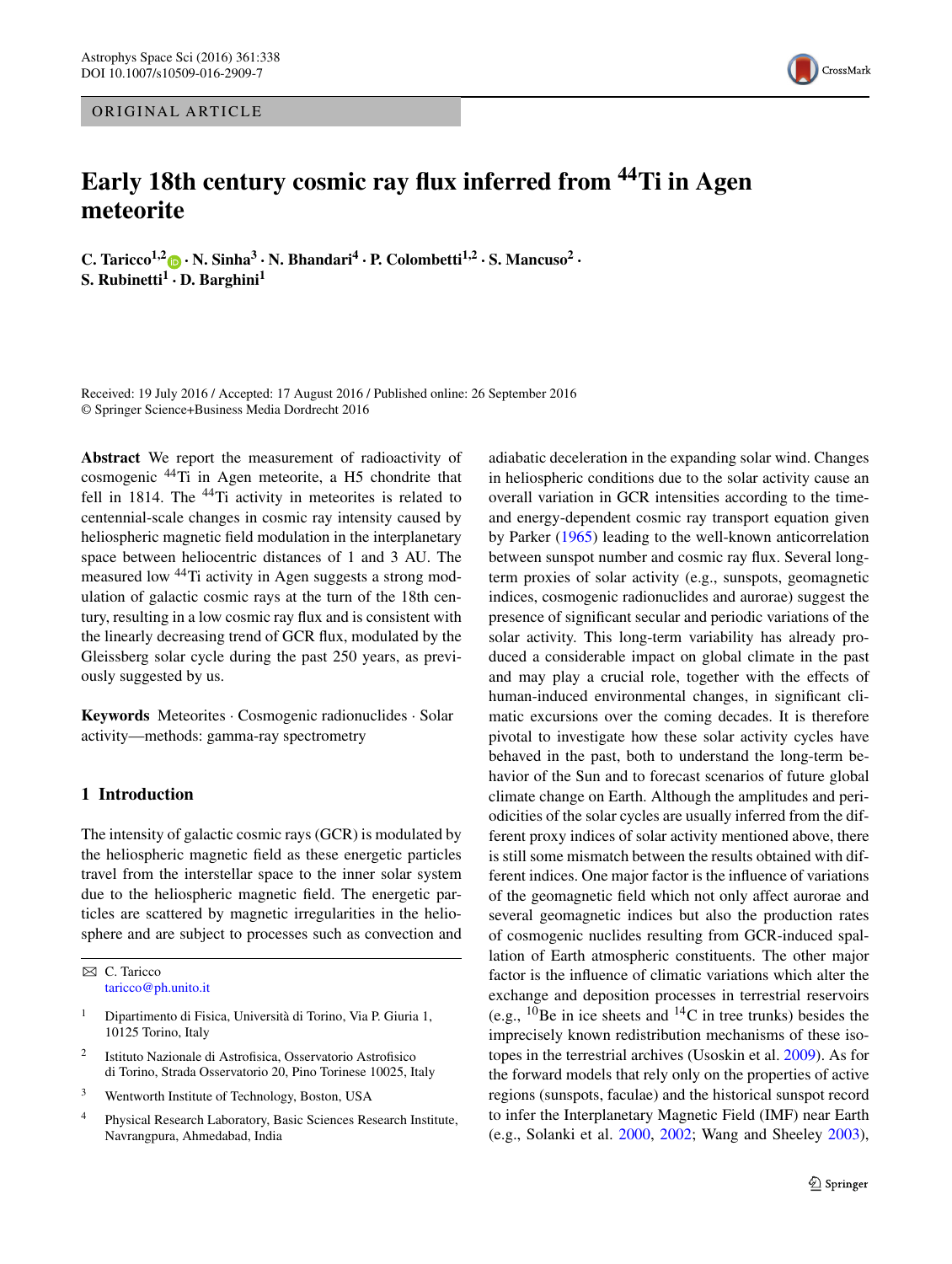they all involve ad hoc factors that remain to be quantitatively established by independent means.

Cosmogenic isotopes produced in meteorites during their exposure to GCR in the interplanetary space are able to provide a direct measure of the GCR flux, without the complications produced by the terrestrial factors mentioned above (Taricco et al. [2006](#page-4-5)). Typical uncertainties in estimates from  $10$ Be and  $14$ C due to the geomagnetic shielding, climatic conditions and redistribution process are totally avoided in this case, since the nuclides are produced directly in the meteorite body in space. The activity of cosmogenic radioisotopes in meteorites corresponds to an integral of the balance between the isotopes production and decay, thus representing the time-integrated CR flux over a period determined by the mean life of the radioisotope so that it provides integrated mean fluxes rather than the more preferable differential values. By measuring the abundance of relatively short-lived cosmogenic isotopes in meteorites which fell at different times in the past, one can evaluate the variability of GCR flux. About 20 radioisotopes, such as  ${}^{46}$ Sc,  ${}^{22}$ Na,  ${}^{14}$ C, <sup>44</sup>Ti, <sup>39</sup>Ar, and <sup>26</sup>Al, having mean life ranging from days to millions of years, have been measured in several stony meteorites. Cosmogenic radioisotopes are able to yield information about the intensity and variation of cosmic ray flux for a period of about 3 half-lives. Therefore it is possible to study GCR variations on different timescales by measuring radioisotopes having different half-lives (Bonino et al. [1995](#page-4-6); Taricco et al. [2006,](#page-4-5) [2007\)](#page-4-7).

A nearly ideal isotope for studying centennial-scale variability is the radioactive nuclide <sup>44</sup>Ti (half-life = 59.2  $\pm$ 0*.*6 years) that is produced by spallation reactions, mainly due to cosmic ray protons (*>* 70 MeV) in meteoritic Fe and Ni in the body of a meteorite (Bonino et al. [1995](#page-4-6)). Because of its mean life, 44Ti is relatively insensitive to variations in cosmic-ray flux on the 11-year cycle timescale but very sensitive to the average level of GCR flux and its variations on a centennial timescale. The <sup>44</sup>Ti activity in meteorites thus represents a powerful tool, allowing us to decouple past solar activity variations from terrestrial effects and providing an effective means for verifying models based on  $^{10}$ Be and  $^{14}$ C cosmogenic isotopes, as we have shown earlier (Usoskin et al. [2006\)](#page-4-8). The radioactive decay chain 44Ti/44Sc/44Ca leads to emission of *γ* -rays which can be detected with sensitive gamma ray spectrometers.

Taricco et al.  $(2006)$  $(2006)$  measured the <sup>44</sup>Ti activity in 20 chondrites which fell during the period 1766 to 2001 and showed that the cosmic ray intensity between 1 and 3 AU, the orbital space of meteorites, has nearly linearly decreased at a rate of 18 % per century. Superimposed on this monotonous trend, a cyclic variation of 25 % with an apparent periodicity of 87 years, attributed to the Gleissberg cycle, was also inferred. The earliest trough of this cyclic variation in our measurements occurs around the year 1805.

<span id="page-1-2"></span>

|      | <b>Table 1</b> Characteristics of Agen meteorite and radiometric measure- |
|------|---------------------------------------------------------------------------|
| ment |                                                                           |

| Class                                  | H5                              |  |  |
|----------------------------------------|---------------------------------|--|--|
| Date of fall                           | 5 September 1814                |  |  |
| Source of meteorite                    | Vatican Obs. Rome               |  |  |
| Recov. mass                            | $30 \text{ kg}$                 |  |  |
| Wt. of sample counted                  | 683 g                           |  |  |
| Fe + Ni $(\%)$                         | $27.45 + 1.74$                  |  |  |
| $K$ (ppm)                              | 785 <sup>a</sup>                |  |  |
| $^{21}$ Ne Exp. Age                    | 7 Ma                            |  |  |
| Counting time                          | 362 days                        |  |  |
| $^{44}$ Ti (C) cpd (1157 keV)          | $0.84 \pm 0.14$                 |  |  |
| ${}^{40}$ K (N) cpm (1460 keV)         | $1.928 \pm 0.003$               |  |  |
| Decay time                             | 197 years                       |  |  |
| <sup>44</sup> Ti activity <sup>b</sup> | $1.10 \pm 0.21$ dpm/kg          |  |  |
| Shielding factor (Torino $= 1$ )       | 1.48                            |  |  |
| Corrected <sup>44</sup> Ti activity    | $5.57 \pm 0.97$ dpm/kg(Fe + Ni) |  |  |

<span id="page-1-1"></span><span id="page-1-0"></span><sup>a</sup>Adopted average meteorite class values from Kallemeyn et al. [\(1989](#page-4-9)) and Mason [\(1971](#page-4-10))

<sup>b</sup>Not corrected for shielding

To confirm this very low activity, we have now analyzed Agen meteorite, which fell in 1814, closest to the minimum of 44Ti activity. A preliminary measurement of Agen meteorite was performed earlier by our group (Taricco et al. [2006\)](#page-4-5), but the detector available at that time did not allow us to achieve sufficient precision. For more accurate measurement of such a low activity, we have now set up an improved gamma ray spectrometer, composed by detectors with higher efficiency and resolution compared to the ones used earlier by our group on which most of the meteorites were measured. The new experimental set up (Colombetti et al. [2013\)](#page-4-11) is described in Sect. [3.](#page-2-0)

#### **2 The Agen meteorite**

The Agen meteorite was seen to fall on Earth at noon of September 5, 1814 in Aquitaine, France. The recovered weight of the shower of stones was about 30 kg, the largest one weighing about 9 kg (Grady [2000](#page-4-12)). Agen has been classified as H type ordinary chondritic meteorite and belongs to the petrologic type 5. This H group chondrite has Fe abundance of about 27.45 % and Ni  $(1.74 \%)$  by weight, which is especially favorable for  $44$ Ti production as compared to other ordinary chondrites. A fragment of this meteorite, weighing 683 g, was obtained from the Vatican Observatory museum of Rome and has been made available to us for gamma-ray measurements at the Research Station of Monte dei Cappuccini (INAF-OATo, Italy).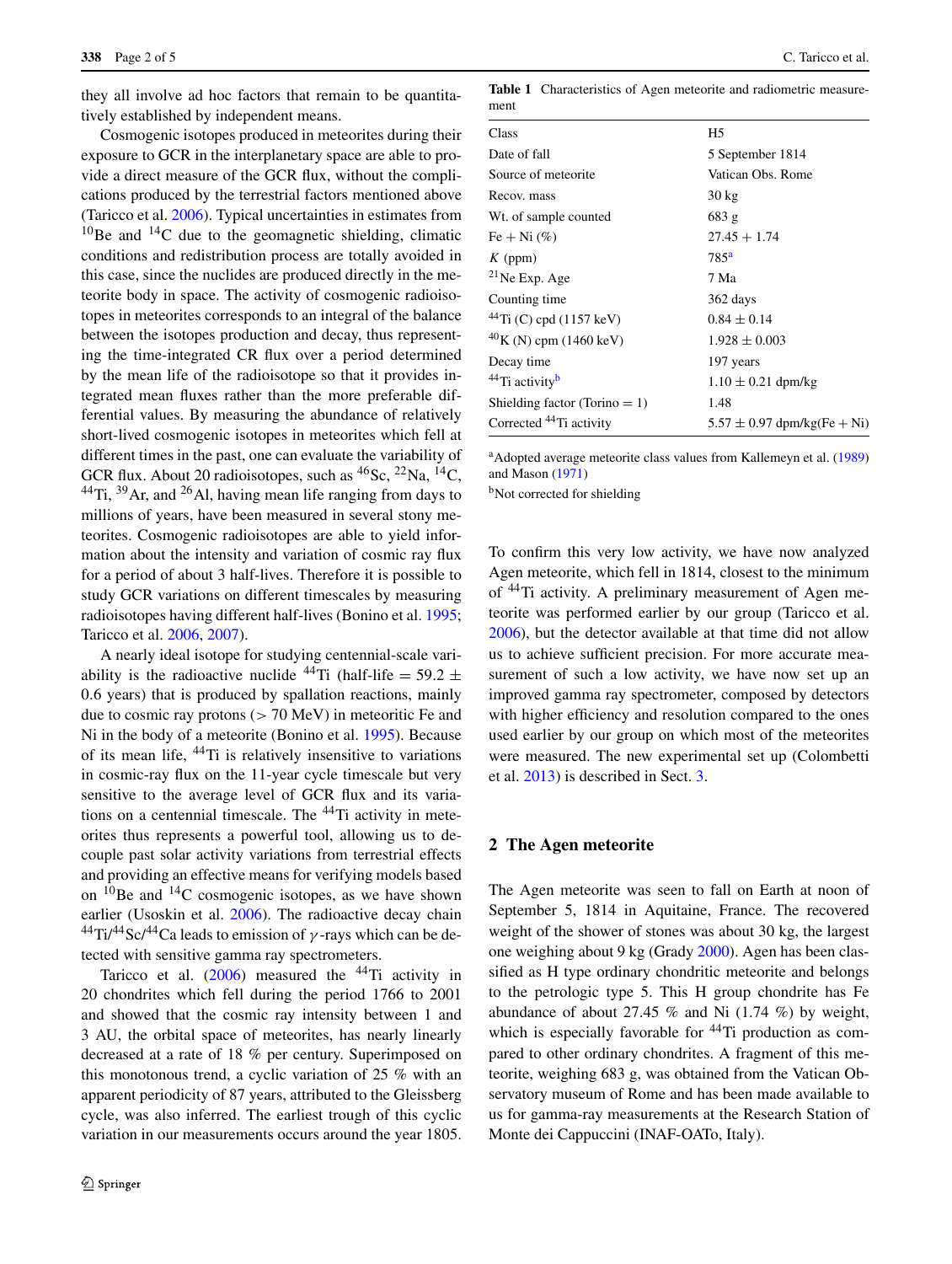#### <span id="page-2-0"></span>**3 Experimental setup**

By virtue of the low production cross sections from Fe, and especially because of the decay of the activity since the fall of the meteorite, the  $44$ Ti activity in meteorites is extremely low for ancient meteorites. The measurement of such low levels of radioactivity in meteorite samples thus requires highly sensitive detectors and special configuration. Furthermore, stray radiation from the environmental rocks and penetrating cosmic rays create much interference with the signal and so that both high specificity and selectivity are required to minimize the background. To achieve a good performance, additionally, there are further constraints since meteorites are precious extraterrestrial samples and can not be destroyed or dissolved to concentrate the radioactive elements. We therefore developed a spectrometer that is capable of non-destructive measurements of meteorite samples up to 1 kg mass and a specific data acquisition system tailored to the decay scheme of  $44$ Ti and its decay chain. <sup>44</sup>Ti decays to its radioactive daughter, <sup>44</sup>Sc ( $T_{1/2} = 3.93$  h), emitting gamma rays of  $68$  and  $78$  keV.  $44$ Sc subsequently decays with a 3.9 hour half-life to  $44$ Ca, emitting a positron in coincidence with a 1157 keV *γ* -ray. Our gamma ray spectrometer, designed according to the decay scheme of  $^{44}$ Sc, allows a highly sensitive and selective measurement of 1157 keV  $\gamma$ -ray, by detection of one (511 keV) or two (1022 keV) annihilation photons in coincidence. The 3 kg High-Purity Germanium (HPGe) detector, used as the main detector, has a relative efficiency of 147 % (wrt the standard 7.5 cm NaI scintillator, used as a reference), a resolution of 1.85 keV and a peak-to-Compton ratio of 104 for the 1332.5 keV <sup>60</sup>Co gamma-rays. It is surrounded by a Thallium-doped Sodium Iodide (NaI(Tl)) annular single crystal and a NaI(Tl) cylindrical plug at the top (total mass 90 kg), as an anticoincidence umbrella for rejecting the stray ambient radiation and penetrating cosmic radiation. The scintillator is coupled to 7 photomultipliers for better optical efficiency. The assembly is housed in a sequential Pb-Cd-Cu-Polyethylene shield to absorb and eliminate environmental gamma rays. The outermost shield is made of 20 cm thick high-purity lead, internally lined with 1 mm of Cd, 5 cm oxygen-free high thermal conductivity (OFHC) copper and the empty space surrounding the detector is filled with polyethylene to reduce the amount of ambient radon present in the air. To shield off penetrating cosmic rays, the spectrometer is located underground (under 70 meter water equivalent overburden of soil) in the Research Station of Monte dei Cappuccini in Torino, Italy.  $^{44}$ Sc( $^{44}$ Ti) can thus be efficiently counted, mainly because the interference due to the environmental 1155 keV gamma ray from the ambient  $2^{14}$ Bi, a daughter product of radon (uranium), is minimized. A detailed description of this system is given in Taricco et al. [\(2007](#page-4-7)) and Colombetti et al. [\(2013](#page-4-11)).

## **4 Results and discussions**

In Fig. [1](#page-2-1) we show the spectra of Agen meteorite, obtained (a) in normal mode (HPGe alone, black line) and (b) in coincidence mode (HPGe in coincidence with NaI, blue line). Besides the cosmogenic  $^{26}$ Al and  $^{44}$ Ti, the other peaks are due to the background of naturally occurring potassium, uranium and thorium nuclides and their gamma-emitting decay products. 214Bi comes from 238U decay chain, while 208Tl and 228Ac from 232Th chain. The 511 keV peak is from positron annihilations. The main source of background in the immediate adjacent bins towards lower energy of  $44$ Ti peak (1157 keV) is that due to the environmental  $^{214}$ Bi at 1155.19 keV, which is omnipresent. This peak is partially superimposed on the  $44$ Ti peak, and although unimportant for fresh meteorite falls where  $44$ Ti activity is high, becomes increasingly important for older falls (in which <sup>44</sup>Ti has significantly decayed), as in the case of Agen meteorite. Thanks

<span id="page-2-1"></span>**Fig. 1**  $\gamma$ -ray spectrum of the Agen meteorite fragment in *normal mode* (HPGe alone) (*black line*) and in *coincidence mode* (HPGe in coincidence with NaI) (*blue line)*

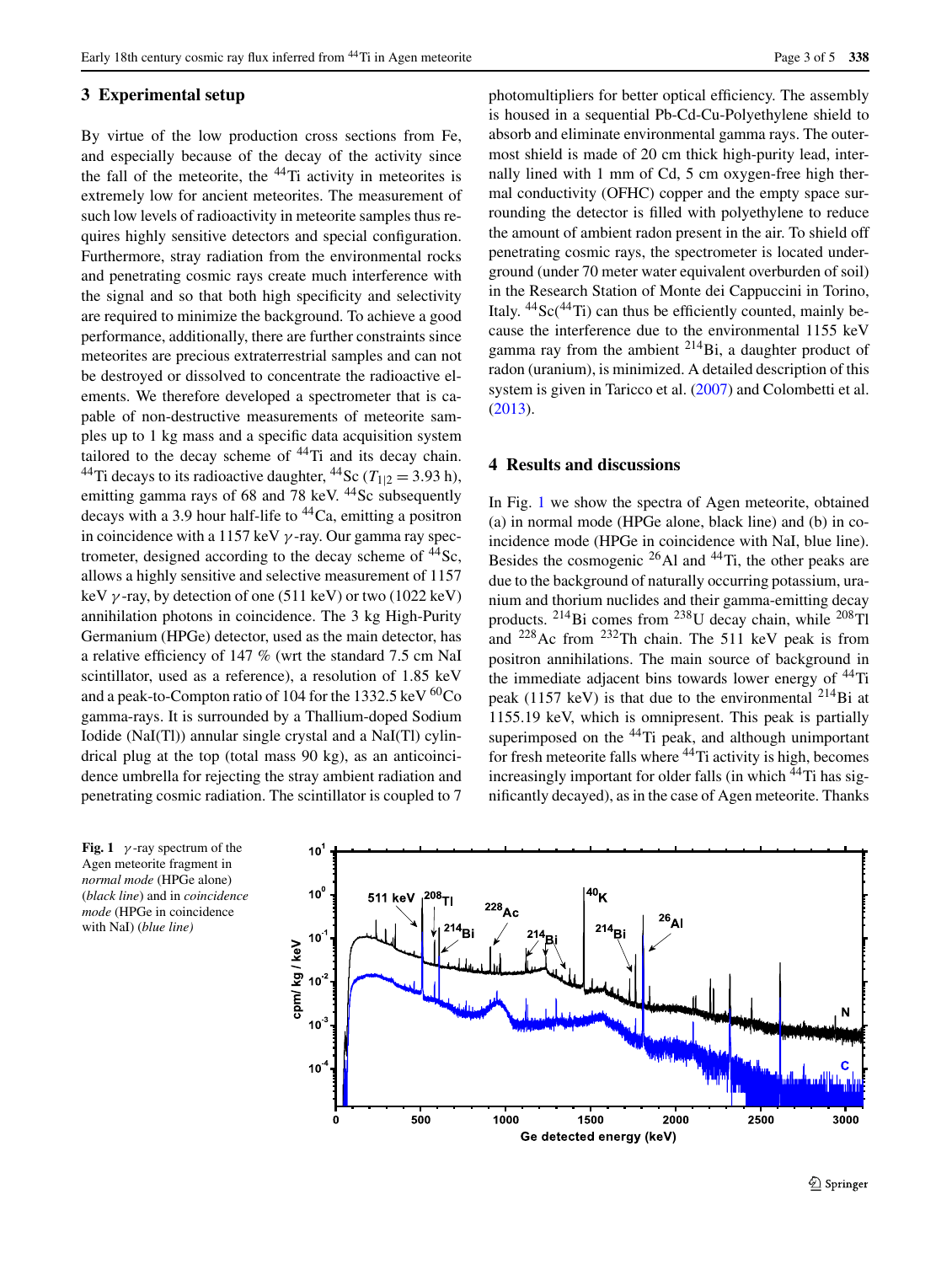to the coincidence configuration described above, the  $^{214}$ Bi peak is strongly reduced and the Compton level reduced by a factor of about 20, without much loss in the counting efficiency.



<span id="page-3-0"></span>**Fig. 2** Detail of the spectrum shown in Fig. [2](#page-3-0). The spectrum in *coincidence mode* (HPGe in coincidence with NaI) (*blue line)* shows that the background is considerably reduced and the 44Ti peak becomes relatively prominent

The enlarged <sup>44</sup>Ti spectral region is shown in Fig. [2](#page-3-0) revealing that the interference due to  $^{214}$ Bi, which is present in normal mode, is significantly reduced in coincidence mode, whereas the <sup>44</sup>Ti peak becomes relatively prominent. The 44Ti count per day deduced from the coincidence spectrum (reported in Table [1](#page-1-2)) has to be corrected for detection efficiency, Fe and Ni abundance and decay of the radioisotope since the fall of the meteorite. Moreover, in order to relate the measured <sup>44</sup>Ti activity to cosmic ray modulation, the shielding effect of the fragment in space has to be taken into account, since the production is meteorite-size and fragment-depth dependent. Here we follow the procedure of Bhandari et al.  $(1980)$  $(1980)$  using <sup>26</sup>Al activity, compared to its production rate, as proxy for shielding, normalizing to Torino meteorite as the shielding reference. After applying these corrections, we have obtained the 44Ti activity at the time of fall  $(5.57 \pm 0.97 \text{ dpm/kg}$ (Fe + Ni)). This value is shown in Fig. [3](#page-3-1), together with the measurements of the other meteorites covering the period 1766 to 2001, previously analyzed by our group. The error bars for all meteorites shown in Fig. [3](#page-3-1) represent the statistical uncertainties of measurements  $(1\sigma)$ . Other sources of error are due to errors in the concentration of K, Fe and Ni and in the shielding depth evaluation. These corrections are usually small (*<* 5 %) and do not affect the results reported here.



<span id="page-3-1"></span>**Fig. 3** Measured <sup>44</sup>Ti activity (dpm/kg Fe  $+$  Ni), corrected for shielding and target element composition as a function of time of fall of chondrites covering the period 1766 to 2001 AD. Superimposed to the data, (a) the best fit curves using a straight line (*green curve*), (b) a sinusoid plus linear trend  $y(t) = a + bt + \sin((d + 2\pi T/t))$  (*red curve*) and (c) activities calculated using the production model of Michel and Neumann [\(1998](#page-4-14)) corresponding to different assumptions of the modulation parameter *Φ* during the Maunder minimum (*violet*, *cyan* and

*yellow curves*; see Taricco et al. [2006](#page-4-5) for details) are shown. Labels in the figure correspond to the measured meteorites: Albareto (AB), Charsonville (CH), Mooresfort (MO), Agen (AG), Cereseto (CE), Gruneberg (GR), Kernouve (KE), Alfianello (AL), Bath (BA), Lancon (LA), Allegan (AN), Holbrook (HO), Olivenza (OL), Rio Negro (RN), Monze (MZ), Dhajala (DH), Torino (TO), Mbale (MB), Fermo (FE) and Dergaon (DG).